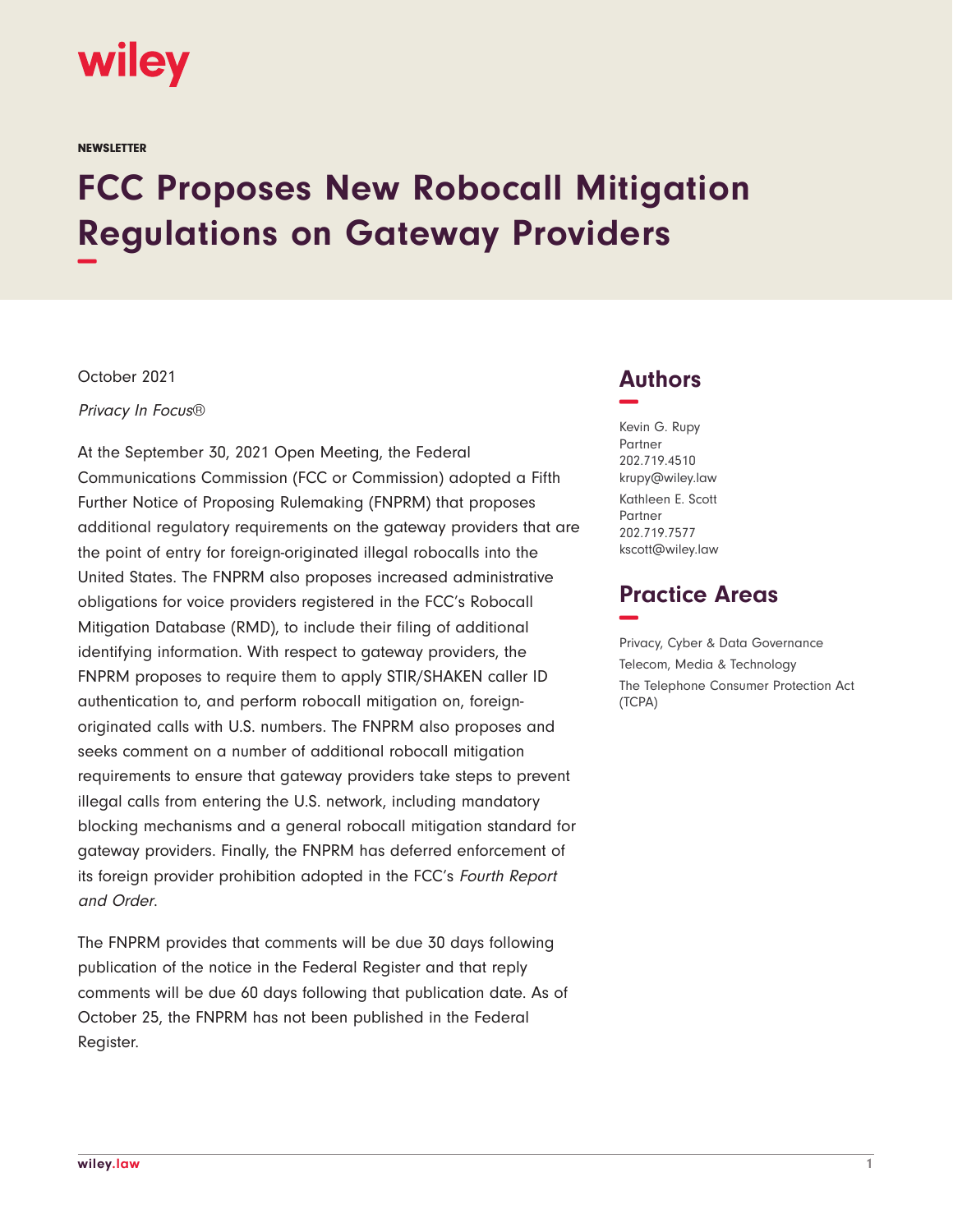As the Commission continues its focus on stopping illegal robocalls, it is critical for providers to be aware of the changing regulatory landscape. Below, we outline how the new FNPRM would impact this fast-evolving space – for gateway providers as well as for voice service providers.

#### **The FNPRM Proposes Increased Regulation on Gateway Providers.**

The FNPRM proposes a series of additional regulatory obligations for so-called "gateway providers" – which the FCC proposes to define as "the first U.S.-based intermediate provider in the call path of a foreignoriginated call that transmits the call directly to another intermediate provider or a terminating voice service provider in the United States." FNPRM ¶ 33. Most notably, the FNPRM proposes requiring these companies to both apply STIR/SHAKEN caller ID authentication to, and perform robocall mitigation on, all foreign-originated calls with U.S. numbers. FNPRM ¶¶ 38-51. The FNPRM also proposes a series of additional obligations that include:

- Requiring gateway providers to respond to traceback requests within 24 hours;
- Implementing mandatory blocking requirements for both gateway providers and the U.S.-based provider that receives the call from the gateway provider, including requirements based on the Commission's existing effective mitigation requirement, bad-actor provider blocking safe harbor, and reasonable analytics blocking safe harbor;
- Requiring gateway providers to confirm that a foreign call originator that uses a U.S. telephone number to originate a call is authorized to use that number; and
- Adopting a general mitigation standard for gateway providers.

## **Requiring Gateway Providers to Respond to Traceback Requests Within 24 Hours.**

The FNPRM proposes to require gateway providers to "respond fully to all traceback requests from the Commission, civil or criminal law enforcement, and the industry traceback consortium within 24 hours of receiving such request." FNPRM 1 52. The FNPRM notes that this requirement would be "stricter than [the FCC's] general obligation, which requires that voice service providers (including intermediate providers) respond to traceback requests 'in a timely manner.'" FNPRM ¶ 52. Although the FNPRM seeks comment on this proposal, the FCC believes it presents a "minimal burden on gateway providers," since they must already respond in a "timely manner." FNPRM ¶ 53. The FNPRM proposes to require gateway providers to comply with this requirement by 30 days after publication of the notice of an order adopting this requirement in the Federal Register. FNPRM ¶ 55.

## **Establishing a Mandatory Blocking Framework.**

Although the FNPRM acknowledges that the FCC has "generally taken a permissive approach to call blocking," it seeks comment on several possible approaches to requiring gateway providers to block calls, particularly where those calls bear a U.S. number in the caller ID field. FNPRM 1 56. The FNPRM seeks comment on four specific approaches to possible mandatory blocking, as well as other blocking considerations.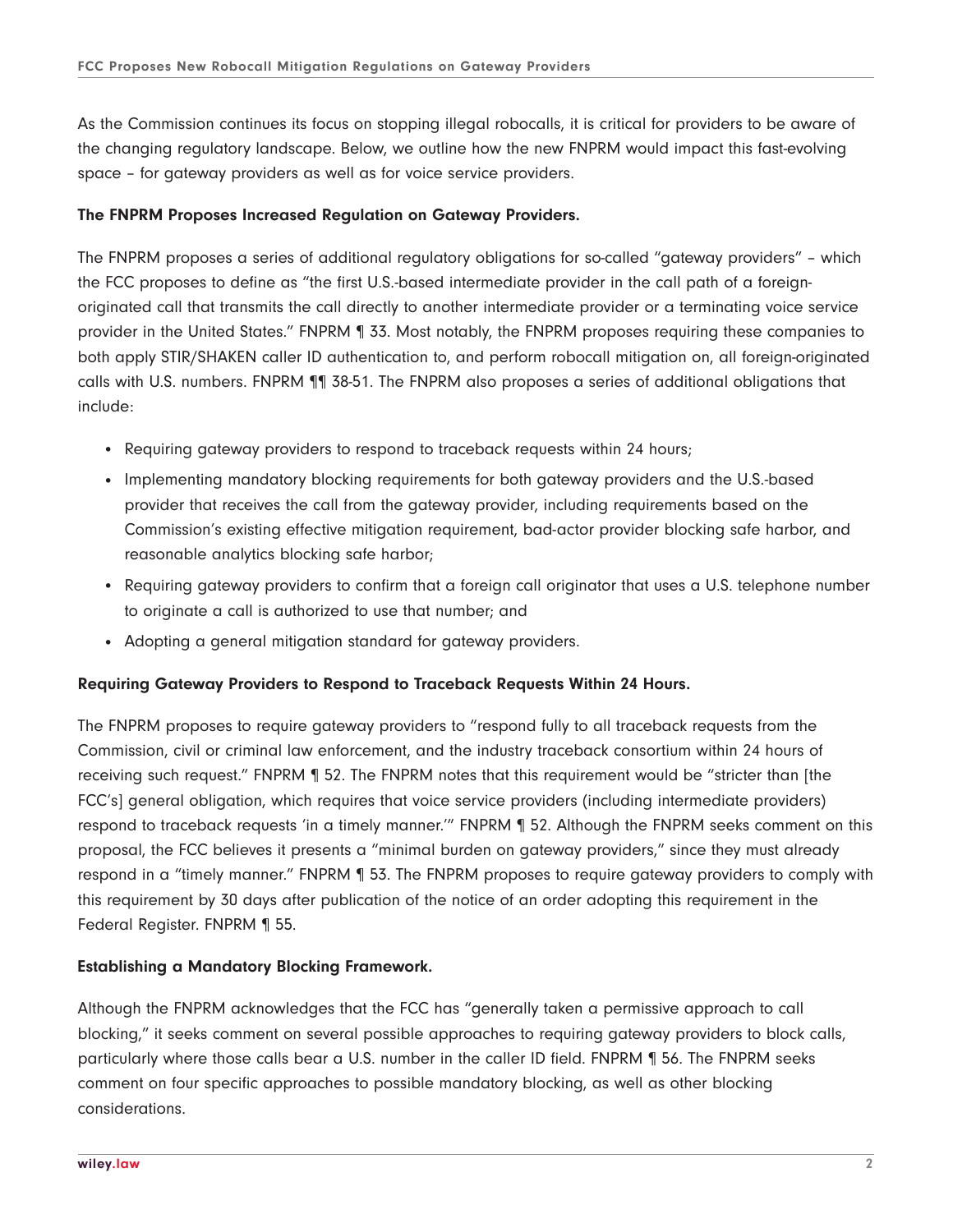- **Gateway Provider Blocking Based on Commission Notification of Illegal Calls.** First, the FNPRM seeks comment on whether to affirmatively require gateway providers to block calls upon receipt of notification from the FCC through its Enforcement Bureau. FNPRM ¶ 57. Specifically, the FCC proposes to require gateway providers, following "a prompt investigation" by the gateway provider to determine whether the traffic identified in the Bureau's notice is illegal, to "promptly block all traffic associated with the traffic pattern identified in that notice." Given the heightened risk of foreign-originated illegal robocalls, the FNPRM further asks whether gateway providers should block calls "prior to investigation." FNPRM ¶ 58 (emphasis added). The FNPRM also asks whether gateway providers should be afforded some discretion in blocking the calls. FNPRM ¶ 58.
- **Requiring Downstream Providers to Block Calls from Bad-Actor Gateway Providers.** Next, the FNPRM seeks comment on a complementary approach to require the voice service provider or intermediate provider downstream from the gateway provider to block traffic where the FCC determines a particular gateway provider is a bad actor. FNPRM ¶ 60. The FNPRM states that such an approach could "provide a strong incentive for the gateway provider to avoid having its traffic blocked by ensuring that it complies with our rules." FNPRM ¶ 60.

Although the FCC's Third Call Blocking Order and Further Notice encouraged - but did not require - such blocking, the FNPRM proposes that, should a gateway provider fail to comply with those requirements, the FCC, through the Enforcement Bureau, may send a notice to all providers immediately downstream from the gateway provider in the call path. Upon receipt of such notice, all providers must promptly block all traffic from the identified gateway provider, with the exception of 911 and public safety answering point (PSAP) calls. FNPRM  $\parallel$  60. The FNPRM also seeks comment on how much time gateway providers should have to begin effectively mitigating, or blocking, calls before directing downstream providers to block all calls from that gateway provider, and how much time to permit downstream providers to begin blocking calls from the identified gateway provider. FNPRM ¶¶ 62-63.

The FNPRM also seeks comment on how best to notify downstream providers when blocking is required. For example, the FCC asks whether it should directly notify all downstream providers, or work through the industry traceback consortium. FNPRM ¶ 64. Finally, recognizing that blocking of all traffic from a particular gateway provider is likely to have a "profound impact on that gateway provider's ability to do business," the FNPRM seeks comment on whether to adopt additional due process steps or requirements to ensure that any rules "are not erroneously applied to gateway providers." Id. ¶ 65.

**• Blocking by Gateway Providers Based on Reasonable Analytics**. Consistent with the safe harbor established in the Fourth Call Blocking Order that permits terminating voice providers to block calls based on reasonable analytics, the FNPRM proposes to require gateway providers to block calls that are "highly likely to be illegal" based on reasonable analytics, preventing these calls from entering the U.S. network. FNPRM  $\parallel$  66. In the event the FCC adopts such a requirement, the FNPRM also proposes to require gateway providers to: 1) incorporate caller ID authentication information where available; 2) manage the blocking with human oversight and network monitoring sufficient to ensure that it blocks only calls that are highly likely to be illegal, which must include a process that reasonably determines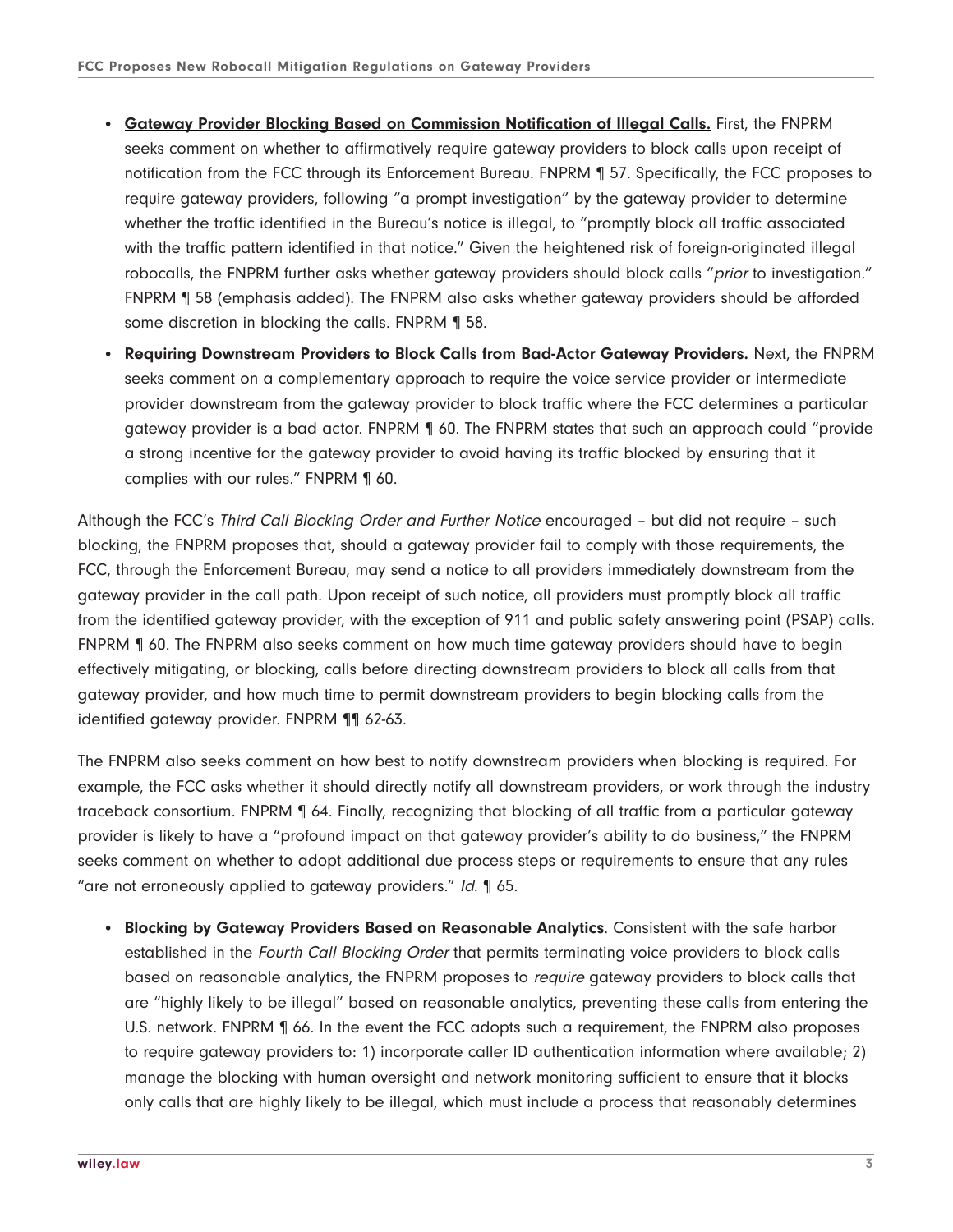that the particular call pattern is highly likely to be illegal before initiating blocking of calls that are part of that pattern; 3) cease blocking calls that are part of the call pattern as soon as the gateway provider has actual knowledge that the blocked calls are likely lawful; and, 4) apply all analytics in a nondiscriminatory, competitively neutral manner. FNPRM ¶ 66.

The FNPRM notes that, unlike terminating voice service provider blocking, consumers will have no recourse for erroneous gateway provider blocking. The FNPRM asks how the FCC should address this potential problem, such as requiring gateway providers to manage the blocking with human oversight and network monitoring sufficient to ensure that only calls that are highly likely to be illegal are blocked. FNPRM ¶¶ 67-68.

- **Gateway Provider Do Not Originate.** The FNPRM also seeks comment on whether to require gateway providers to block some, or all, of the four categories of calls permitted to be blocked by voice providers. Specifically, the FNPRM asks whether gateway providers should be required to block where: 1) the subscriber to the number indicated that that number should never be used to originate calls; 2) the number is unallocated; 3) the number is unused; and/or 4) the number is invalid. FNPRM ¶¶ 71-72. In the event the FCC approves such blocking, it seeks comment on management of any list containing the relevant telephone numbers associated with such blocking. FNPRM ¶ 73.
- **Other Blocking Considerations.** Finally, the FCC seeks comment on alternative mandatory blocking frameworks for gateway providers. Among other things, it seeks comment on associated risks and burdens with such approaches, and the specifics associated with each approach. FNPRM ¶ 74. Acknowledging the risks associated with the blocking of legal calls, the FNPRM also seeks comment on appropriate transparency and redress options that could accompany mandatory blocking requirements for gateway providers, and what transparency and redress requirements the FCC should adopt. FNPRM ¶ 75.

The FNPRM also asks if the FCC adopts mandatory blocking requirements, should it also establish a safe harbor for gateway providers engaged in such blocking. The FNPRM asks whether it should provide a blanket safe harbor under the Act and the Commission's rules for such blocking or limit that protection to actions taken to comply in good faith. It also asks if the FCC establishes a good faith requirement, should the agency define good faith, and, if so, how. FNPRM ¶ 77. Finally, the FCC seeks comment on its proposal to require gateway providers to comply with any mandatory blocking requirement by 30 days after publication of the notice of any Order adopting blocking requirements in the Federal Register or the publication of notice of Office of Management and Budget (OMB) approval under the Paperwork Reduction Act (PRA), where appropriate. FNPRM ¶ 79.

## **'Know Your Customer' Requirements for Gateway Providers.**

The FNPRM also proposes and seeks comment on requiring gateway providers to confirm that a foreign call originator is authorized to use a particular U.S. number that purports to originate the call. The FNPRM then seeks comment on whether, and how, to apply additional "know your customer" requirements to gateway providers to reduce the risk of illegal calls entering the U.S. network, including who the gateway provider's "customer" should be for this purpose. FNPRM ¶¶ 80-86.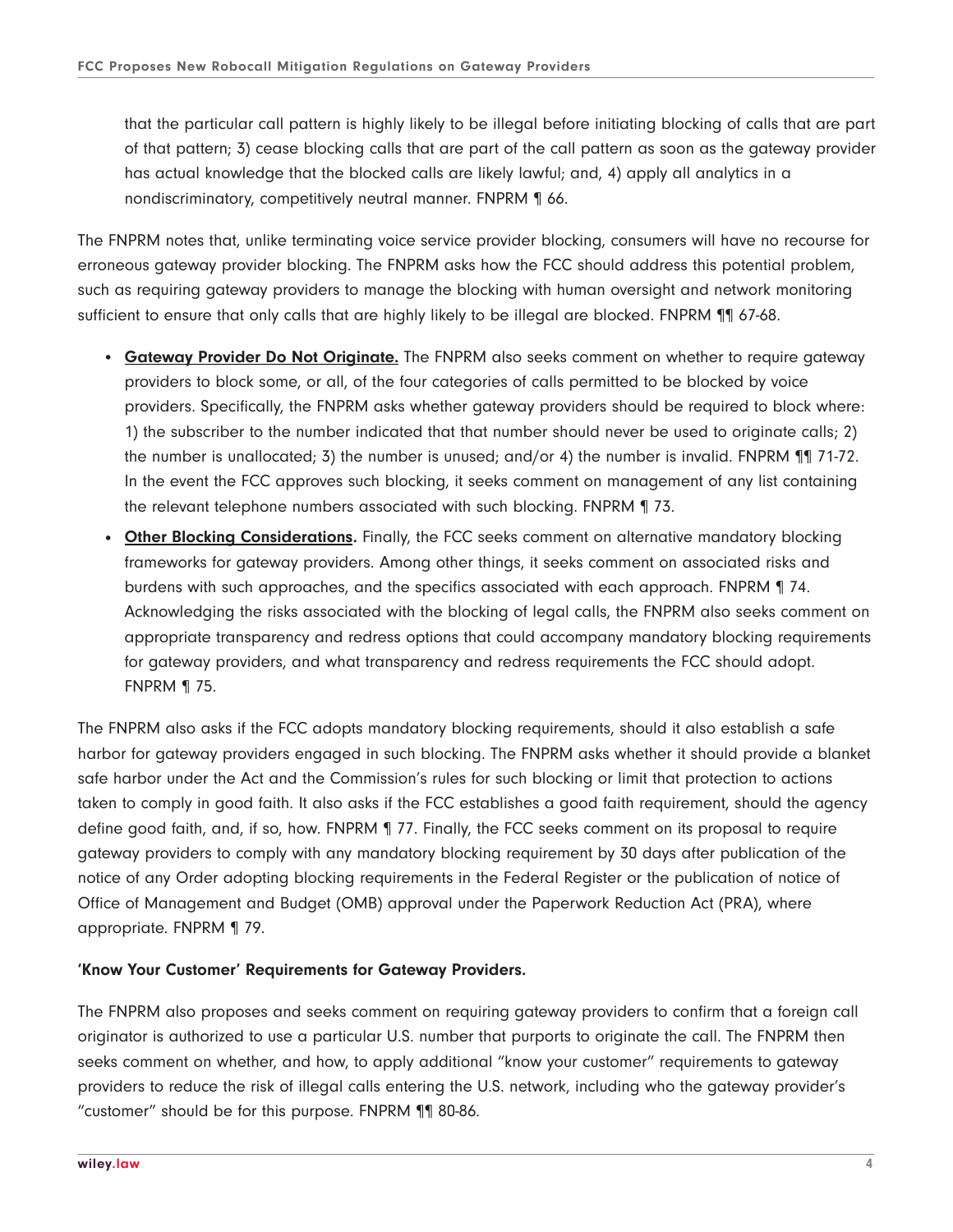While acknowledging that there are valid reasons for some U.S. numbers to originate calls internationally, the FNPRM proposes and seeks comment on requiring gateway providers to confirm that a foreign originator is authorized to use the particular U.S. number that purports to originate the call. Id., ¶ 81. Among other things, the FNPRM seeks comment on how a gateway provider can best comply with this requirement, and how it could reliably gather this information prior to calls being placed. If such information is not available until after some calls have been placed, the FNPRM asks whether the FCC should instead require the gateway provider to obtain this information within a set amount of time after receiving the first call purporting to originate from a particular U.S. number. FNPRM ¶ 82.

The FNPRM asks whether the FCC should instead impose a requirement similar to the rule adopted in the Fourth Call Blocking Order, and require gateway providers to "take steps to know the upstream providers from which they receive traffic and prevent those providers from originating illegal traffic onto the U.S. network." FNPRM ¶ 84. The FNPRM seeks comment on defining the provider immediately upstream from the gateway provider to be the gateway provider's "customer," and, if that definition is adopted, it seeks comment on what the gateway provider should "know" to be able to reasonably claim it "knows" its customer. FNPRM ¶ 84.

As a final alternative, the FNPRM seeks comment on whether the FCC should consider the call originator the gateway provider's "customer" for purposes of such a requirement. FNPRM ¶ 85. Although the FNPRM acknowledges that in "many cases" the gateway provider "may have no direct relationship with the originator," it seeks comment on considering the call originator the "customer" for purposes of a know-yourcustomer requirement. The FCC also seeks comment on what would be sufficient for a gateway provider to reasonably claim that it "knows" this "customer," and any barriers gateway providers might face in obtaining necessary information from call originators. FNPRM ¶ 85. The FCC proposes to require gateway providers to comply with "know-your-customer" requirements by 30 days after publication of the notice of any Order adopting such a requirement in the Federal Register.

## **Mandating Contractual Provisions for Gateway Providers.**

The FNPRM seeks comment on whether the FCC should require gateway providers to adopt specific contractual provisions addressing robocall mitigation with foreign providers from which the gateway provider directly receives traffic carrying U.S. North American Number Plan (NANP) numbers, and, in some cases, traffic from their foreign-end user customers. FNPRM ¶ 87-88. It seeks comment on what contractual provisions, if any, should be required. For example, the FNPRM asks whether gateway providers should contractually require their foreign partners to validate that the calling party is authorized to use the U.S. NANP telephone numbers, for calls with such numbers in the caller ID display. FNPRM 188. The FNPRM also seeks comment on whether the FCC should require gateway providers to ensure that their foreign partners employ know-your-customer practices, or contractually obligate their foreign partners to submit a certification to the RMD. FNPRM ¶ 88. Consistent with the other proposals in the FNPRM, the FCC proposes to require gateway providers to comply with any contractual provisions 30 days after the effective date of an Order adopting such requirements.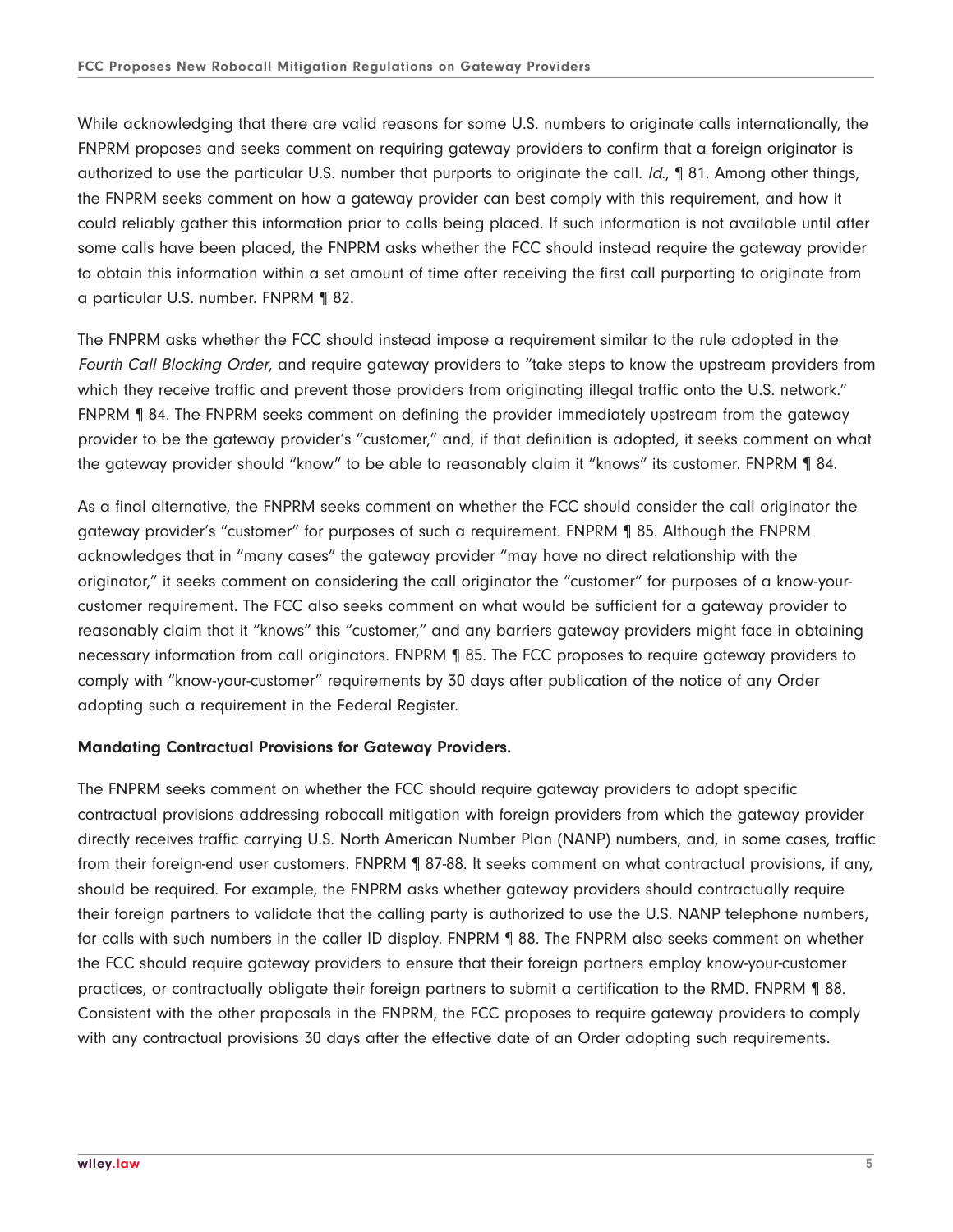## **Establishing a General Robocall Mitigation Standard for Gateway Providers.**

The FNPRM also proposes to require gateway providers to meet a general obligation to mitigate illegal robocalls. FNPRM ¶¶ 91-93. Referencing its similar obligation for providers subject to a robocall mitigation program, the FCC reasoned that "imposing an analogous requirement on gateway providers would provide a valuable backstop and help reduce the likelihood that illegal robocalls might make their way to U.S. consumers." Under its proposal, gateway providers would be required to take reasonable steps to avoid transiting illegal robocall traffic. FNPRM ¶ 91.

In the alternative, the FNPRM seeks comment on whether the FCC should instead adopt a general standard by building upon the obligation in the Fourth Call Blocking Order for voice service providers (including intermediate providers) to mitigate robocall traffic by adopting "affirmative, effective measures to prevent new and renewing customers from using their network to originate illegal calls." FNPRM ¶ 92. The FCC seeks comment on an appropriate deadline for any general mitigation standard it adopts. The FCC states its belief that any compliance deadline it adopts should, at a minimum, "be consistent with the time and effort necessary to implement the standard, balanced against the public benefit that will result in rapid implementation of the standard." FNRPM ¶ 93.

## **Requiring Gateway Providers to Register in the Robocall Mitigation Database.**

Finally, the FNPRM proposes to require gateway providers to submit a certification to the RMD describing their robocall mitigation practices and stating that they are adhering to those practices. FNPRM ¶¶ 94-102. The FNPRM notes that adoption of the proposal would "situate gateway providers consistently with voice service providers under [the FCC's] STIR/SHAKEN rules." FNPRM ¶ 95. Although the FNPRM proposes to require gateway providers to submit certifications and robocall mitigation plans to the RMD, it asks whether it should alter or remove any of these obligations as applied to gateway providers. FNPRM ¶ 96. The FNRPM also proposes to extend the prohibition on accepting traffic from unlisted providers to gateway providers. FNPRM ¶ 98. The FNPRM proposes that the prohibition should go into effect 90 days following the effective date of the requirement for gateway providers to submit a certification to the RMD. FNPRM ¶ 98.

## **Proposed New RMD Filing Obligations for All Providers.**

The FCC seeks comment on whether the FCC should require RMD filers – including voice service providers and, if required, gateway providers – to submit additional identifying indicia, such as a Carrier Identification Code, Operating Company Number, and/or Access Customer Name Abbreviation. FNPRM ¶ 100. The FCC believes that requiring some additional identifying information may ease compliance by facilitating searches within the RMD and cross-checking information within the RMD against other sources.

The FNPRM also clarifies that even if a voice service provider (or, if its FNPRM is adopted, a gateway provider) is not listed in the RMD, other voice service providers and intermediate providers in the call path must make all reasonable efforts to avoid blocking calls from PSAPs and government outbound emergency numbers. FNPRM ¶ 101. It also states that calls to 911 must not be blocked, even if originated by a voice service provider not in the RMD or otherwise subject to blocking. FNPRM ¶ 101. The FNPRM seeks comment